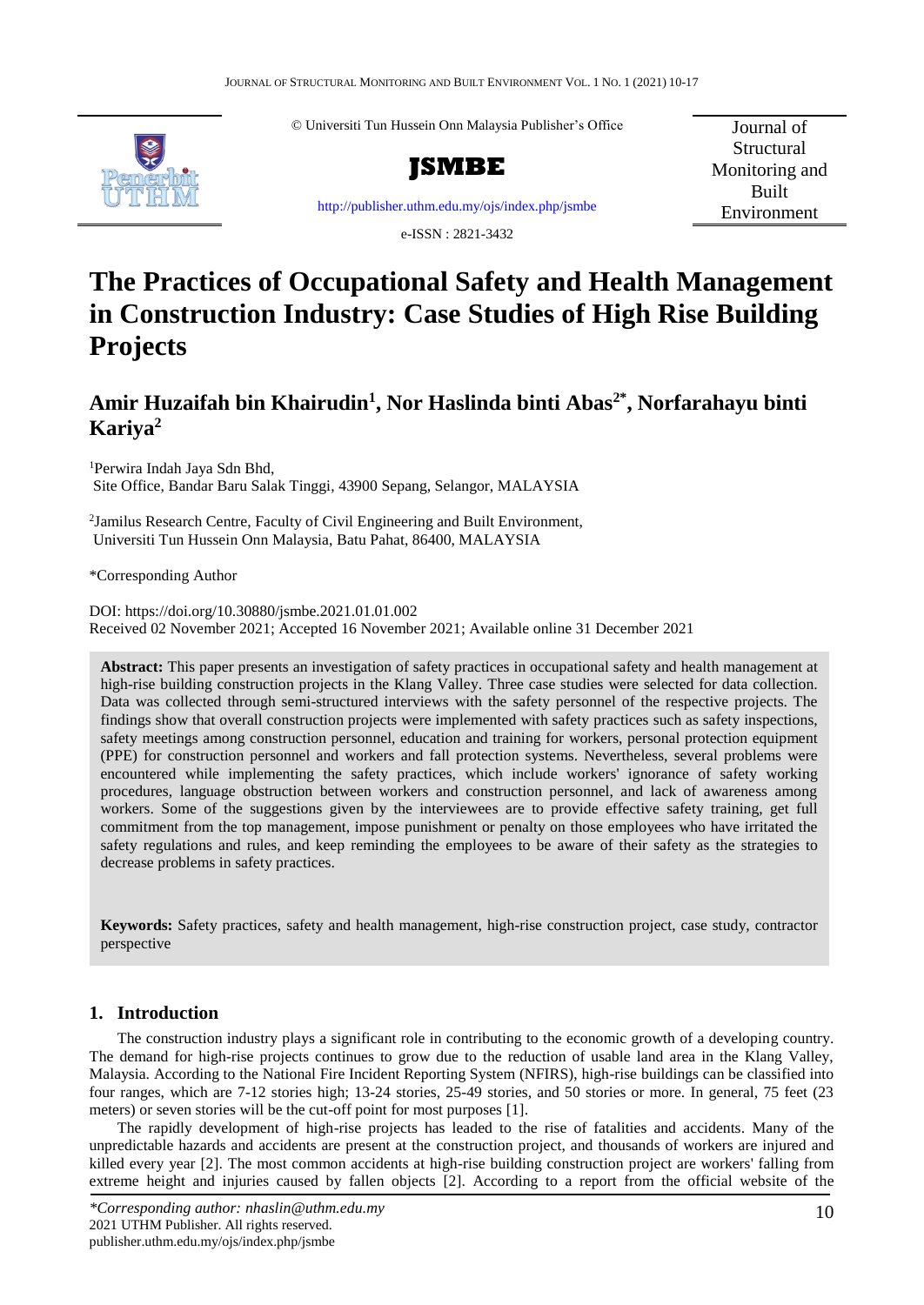Department of Occupational Safety and Health (DOSH), a total of 4265 accident cases were reported until August 2021, involving 150 cases recorded in the construction sector. There were 48 cases that resulted in death, 196 cases that resulted to non-permanent disability, and the remaining cases that resulted in permanent disability [3]. The number of deaths in construction industry were the highest among other industries (48 out of 123 deaths reported. Therefore, the safety and health issues in the construction project need to be given more attention due to the frequent development of high-rise buildings in the country.

Scaffolding-related accidents, fall from heights, struck by falling objects, and accidents involving plants and machinery are the four types of common accidents associated with high-rise building projects. The workers are always exposed to the risk of collapse of the scaffolding. Most of the scaffold accidents that occurred were due to the use of defective materials for scaffolding, coupled with the unskilled and careless workmanship in the erection of scaffolds [4],[5]. In the construction industry, falls are not only the most fatal accidents but also the most frequently occurring accidents [6],[7]. Everybody on the construction site has the risk of falling in anywhere and anytime, especially at higher levels [8]. In general, lack of safety measures at construction sites is one of the causes of the occurrence of fall accidents [4]. Struck by falling object accidents can be defined as people who work at construction sites being struck by equipment, private vehicles, falling materials, vertically hoisted materials, and horizontally transported materials [7].

The problems in implementing safety practices can lead to an unpredictable accident and may occur due to the following causes: lack of training, improper equipment and working platform, wrong safety attitude, inadequate housekeeping, failure to use personal protective equipment (PPE), and problems in procurement and subcontracting methods. Lack of training can cause accidents at construction sites [9]. The use of unsafe working platforms may also put workers at risk when the equipment is not properly used, maintained, or stored [10]. Construction workers' safety attitudes are influenced by their understanding and realisation of risk, management, safety rules, and work procedures [11]. Working without wearing any PPE may greatly increase the probability of the occurrence of any undesired accident. Workers may refuse to wear PPE for a variety of reasons, including discomfort with the equipment while performing their job on site and viewing it as a disruptive item to their work output. According to Ali, et al. [12], the International Labour Organization has revealed that some workers feel uncomfortable while wearing any type of PPE, and it indirectly decreases their work performance.

In order to overcome the problems in safety practices implementation, actions against errant contractors and workers should be carried out continuously [13]. According to the Occupational Safety and Health Act 1994, section 24, paragraph [14], employees are responsible for wearing or using at all times any protective equipment or clothing that is provided by the employer. Safety inspection is one of the common forms of analysis to prevent accidents. Inspections are part of a preventive or proactive approach to accident prevention [15]. Training is a necessary and important part of accident prevention policy [16]. Each company should ensure that the training program is an integral part of the instruction given to all men in construction work and make sure they pay particular attention to the safety issues [15]. A safety meeting is a gathering at the workplace which involves all the construction team members to discuss health and safety matters. The purpose of the safety meeting is to ensure that all the construction team are aware of the safety matters [17]. The nature of the construction industry's rapidly changing conditions, associated work hazards, and the characteristics of construction organisations further aggravate the situation [18]. Therefore, it is necessary to implement competent and efficient safety practices to prevent the occurrence of accidents effectively.

However, the current practices of occupational safety and health management for every construction project in Malaysia are still inadequate and unsatisfactory, especially for high-rise projects. Previously, Mohamad Amin (2016) had investigated the current practices of OSH management implemented for Mass Rapid Transit (MRT) construction projects through case studies at 5 different MRT project sites [19]. The findings revealed similarities and differences in OSH management practices implemented at the particular construction project sites.

In relation to this, this study aims to investigate the current practices of occupational safety and health management at the construction site and find a solution to reduce accidents on construction sites, especially for high-rise construction projects. Several objectives have been outlined, which are; to investigate the current safety practices for high rise construction projects; to identify the problems faced in safety practices in high rise construction projects; and to identify the best solution to reduce the problems faced in safety practices for high rise construction projects. The finding provides a significant opportunity to advance the understanding of the current safety management practices for high-rise building projects. Apart from providing knowledge, the outcome of the case study can contribute significantly to reducing the risk of accidents by educating contractors on the importance of occupational safety and health management. At the end of the study, it is expected to be used as a reference by all those who are involved directly and indirectly in site safety management.

#### **2. Methods**

This is case study design involved in-depth data collection of the specific events faced by an individual. The data of this non-experimental design's study is collected by using semi-structured interview. This study involved safety personnel who were involved in different types of high-rise building projects. Two instruments were used on this study. The first instruments were literature review to obtain the information related to the safety practices commonly implemented at the workplace. The information was taken and extracted from journals, conference proceedings,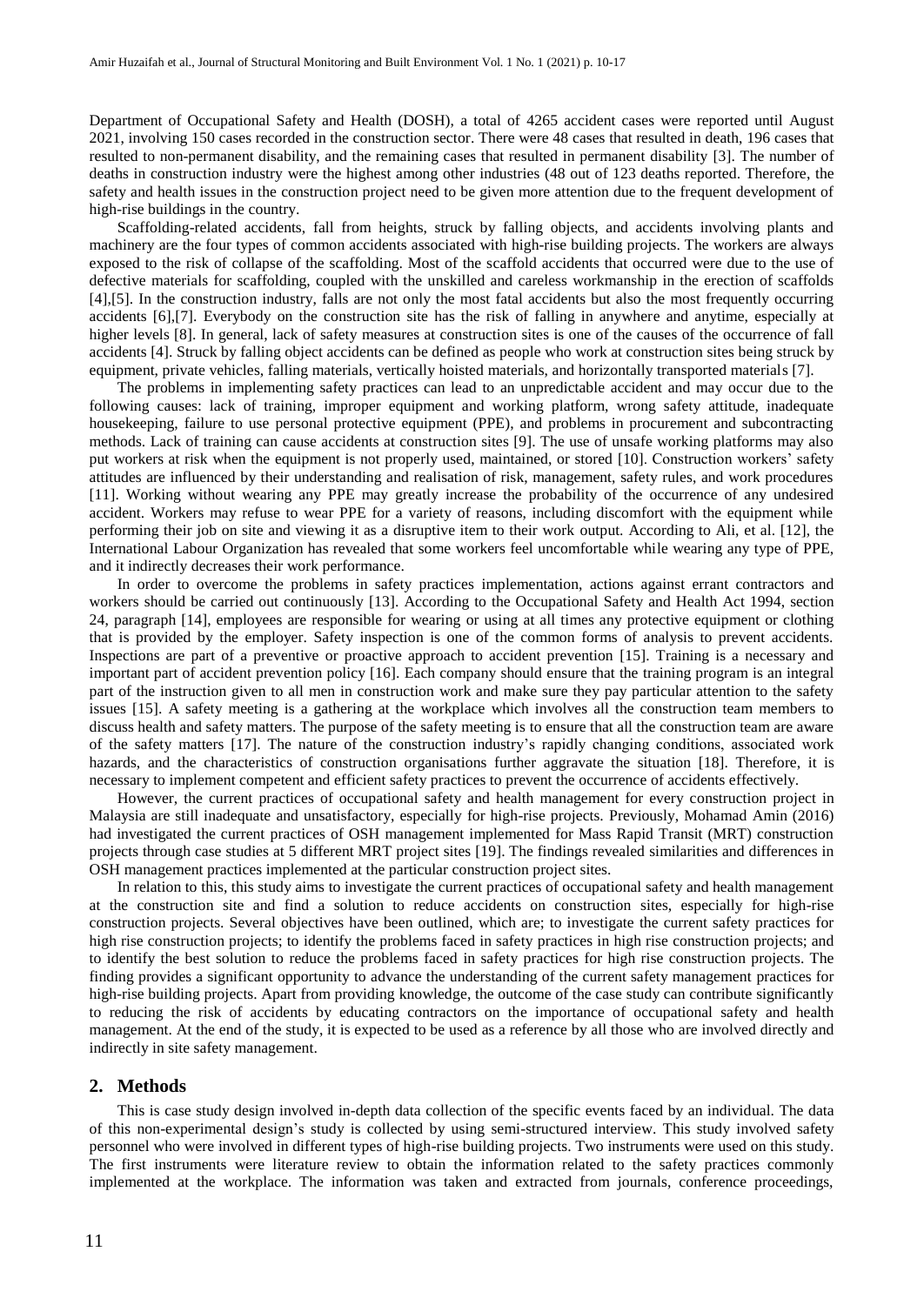reliable articles and others. The information gathered are used to developed a checklist for interview questions. The second instruments used was the semi-structured interview, which used for collecting qualitative information about the current safety practices for high rise construction project. Three high-rise construction projects were selected for the study cases which is warehouse, celcom office tower and office blocks. To ensure the quality and legality of the information, the interviewees were chosen among individuals who were in charge of workplace safety and health and had worked at the specified construction project for at least three (3) years. The interviewees were asked about the safety practices implemented at their construction project based on the variables collected previously. The subjects were also asked about the problems associated with safety practices employed at their construction project, and their strategies to overcome the problems.

### **3. Results**

Based on the data collected from the case study, a total of three construction site were selected and semi-structured interview were conducted towards 3 safety personnel at the construction site. The background of interviewees is shown in Table 1.

| <b>Table 1 - Background of interviewees</b> |                   |                                     |                               |                              |  |
|---------------------------------------------|-------------------|-------------------------------------|-------------------------------|------------------------------|--|
| <b>Interviewee</b>                          | <b>Case Study</b> | <b>Designation</b><br>Qualification |                               | <b>Working</b><br>experience |  |
| Interviewee 1                               | Case Study 1      | Safety and Health Officer (SHO)     | Degree and safety certificate |                              |  |
| Interviewee 2                               | Case Study 2      | Safety and Health Officer (SHO)     | STPM and safety certificate   | 10                           |  |
| Interviewee 3 Case Study 3                  |                   | <b>Safety Manager</b>               | Master                        |                              |  |

# **3.1 Case Study 1**

The first case study was conducted at a 3-storey warehouse construction project at Ulu Kelang, Selangor with an actual height 60 meters. The semi-structured interview was with a certified safety and health officer (SHO) with 5 years of experience.

#### *Safety Practices Implementing at High-Rise Construction Site*

From the Interviewee's point of view, site safety inspection is a procedure that must be carried out to ensure the safety practises on the construction project work smoothly. On this construction project, the safety officer (SO) will conduct weekly safety inspections on the site worker box. The site condition will be reviewed. If there is any hazard that might cause injury to the workers, the SO will take immediate action to rectify the hazards as soon as possible. Also, a monthly inspection of the crane and machinery will be carried out. Interviewee stressed that site engineer should inform or notify the SO to carry out an inspection of the crane and machinery to ensure all the necessities are completed. In term of safety meeting, from the Interviewee's perspective, it is imperative to conduct a monthly safety committee meeting to discuss the current safety issues and site progress of the construction project. The committee will also devise methods to consistently maintain and improve the site safety level. Conventionally, construction personnel and workers will have a safety induction process before entering the site. During the induction process, the SO will make sure all requirements are complied with, such as CIDB, work permits, passports, and identity cards. Following that, all construction personnel and workers will receive "working at height" training as well as instruction on how to properly use personal protective equipment. Interviewee mentioned that another approach to educate workers is toolbox talk. Usually, the safety officer will remind them about the latest issues in safety at construction project. According to the interviewee, the latest toolbox talk on this construction site is a briefing on hazard identification, risk assessment, and control (HIRARC) by the engineer. Furthermore, personal protection equipment is another safety practice implemented at this construction site. Interviewee stated that the basic personal protection equipment that must be worn is safety helmets and safety boots to avoid the probability of accidents happening. The SO will make sure the safety helmets have obtained SIRIM approval and the workers will use the helmets by following the colour code that has been identified. Aside from safety helmets and boots, this construction project also provides other personal protection equipment to the workers depending on the type of work carried out, such as face and eye protection, ear protection, hand protection, foot protection, and respiratory protection. Safety harnesses approved by SIRIM for working at height is also provided. Interviewee 1 stated that for fall protection system, this construction project provides a catch platform and safety nets. Catch platform must be erected along the exterior face of structures to protect the public against falling objects, while safety net is to protect from injury after falling objects from heights. Furthermore, this construction project also provides a hard barricade, safety line and toe board. Interviewee stated that since this construction project is on earthwork stage, the fall protection system will be used later.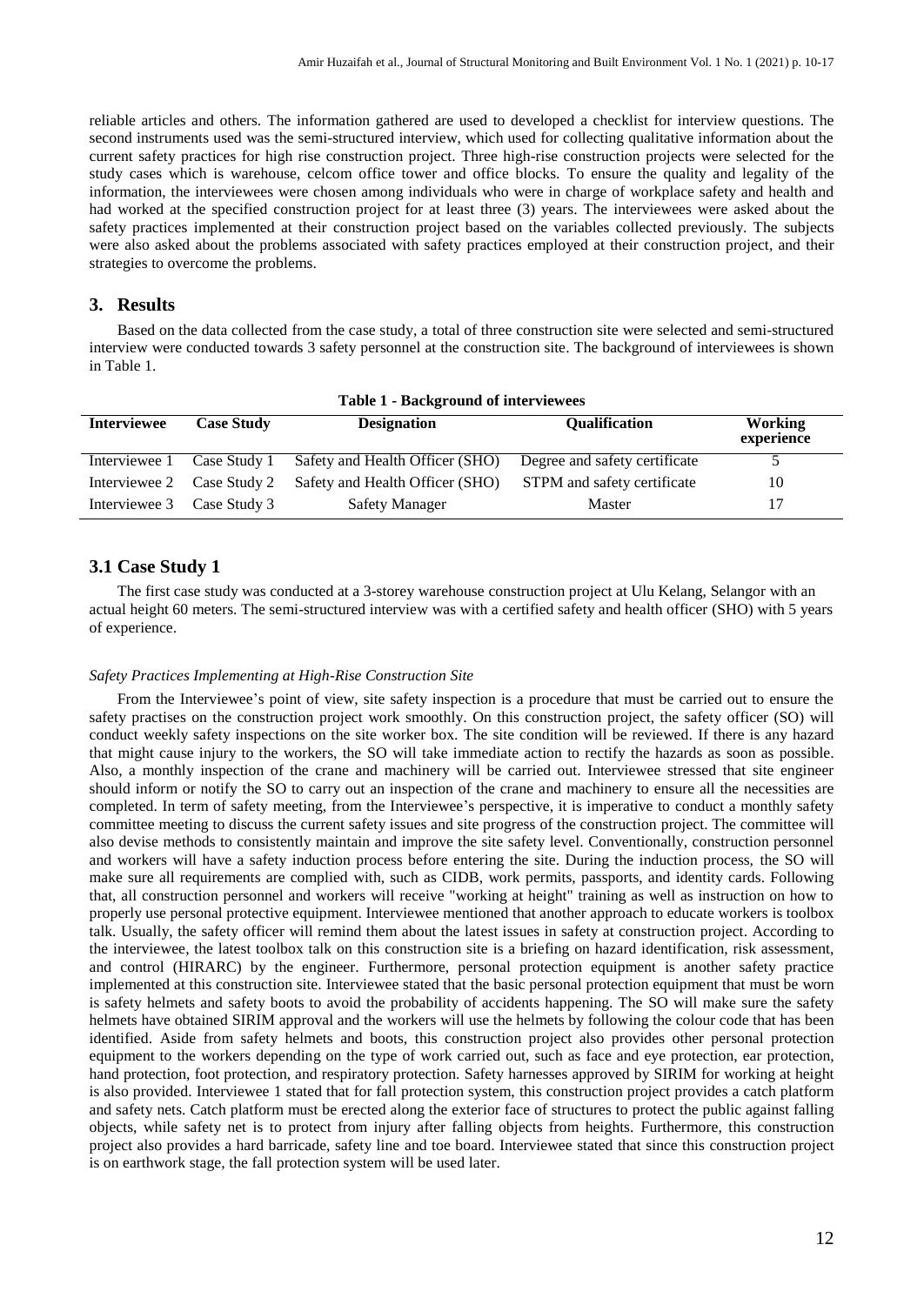#### *Problems in Implementing the Safety Practices at High-Rise Construction Site*

According to the interviewee, sometimes when encountering a hazard that cannot be rectified, there will appear another hazard. The attitude of workers appears to show that the majority of the workers lack awareness of safety matters. Some of the workers just want their work to finish faster and ignore safety matters. The interviewee also realizes that communication issues arise due to language obligations between workers and construction personnel, since the majority of the workers at the construction site do not understand Malay.

#### *Strategies to Reduce Problems in Implementing the Safety Practices at High-Rise Construction Site*

In connection to the issues that have been experienced by interviewee in implementing safety practises at high-rise construction project, the interviewee gives recommendations on techniques to decrease the problems. Firstly, to make sure the workers follow the rules as instructed by the safety committee, penalty will be imposed by deduction of wages or fine on those who have offended the safety rules and regulations. Secondly, the interviewee stresses that the communication problem is not an easy thing to handle. When communication breakdown happens, the other way to handle this problem is by reminding the workers who understand the Malay language to inform other workers who do not understand the Malay language by using their own language.

#### **3.2 Case Study 2**

The second case study was conducted at a 36-storey building tower construction site at Petaling Jaya, Selangor with an actual height of 158 meters. The semi-structured interview was with a certified safety and health officer (SHO) with 10 years of experience.

#### *Safety Practices Implementing at High-Rise Construction Site*

Interviewee 2 mentioned that several inspections is conducted at this construction project, one of them is scaffolding inspection. Scaffolding inspection is conducted weekly by competent scaffolder before allowed to apply at the site. Furthermore, lifting activities by using mobile crane are also critical thing that need more attention. Safety inspections on cranes, man signals and lifting supervisors are carried out, verified, and then permit will be issued. Safety officer only give one chance to solve the unsatisfactory thing, if still not satisfied, the crane will reject. Besides, before commencement of formwork activity, there will be inspection of materials and goods to be used. Once inspection is satisfied, casting activity will proceed. Another inspection carried out at this construction project is electrical inspection. All temporary panels will be inspected to ensure in a good condition. In addition, on this construction project, safety meeting is held once a month. At the safety meeting there will be one chairman, one secretary and thirty construction personnel who involved in the construction project. The safety and health officer (SHO) will carry out site inspection before the meeting start. The issues arise in the construction site will be discussed in the meeting. Interviewee mentioned that, before being enrolled to get the worker ID, workers who goes to the site will be inducted. Before the induction process, the documents such as valid passport, CIDB, and work permits will be checked. Once the documents are satisfied, then will proceed with the induction process. Besides, this construction project provides several trainings for workers such as working at height, electrical safety, and lifting activity. These training conducted is based on the issues that always arise in the construction site. In term of personal protection equipment, interviewee stated that the basic personal protection equipment to enter construction project is safety shoes, safety helmet and safety vest. These three items are required when entering the construction site at the ground floor only. Meanwhile, safety harness is required to go to level 1 and above. Interviewee stressed that the use of safety harness is compulsory even for inspection works. Besides, for formwork activity, workers should wear leather shoes, google, and face shield. Another safety practice implemented on this construction site is fall protection system. Interviewee stated that this construction project provides a complete guard rail such as top rail, mid rail or intermediate rail, toeboard, and lifeline. At outer surface of the building will install protection screen to prevent falling objects. Interviewee said that some construction project only installs the lifeline to prevent workers from falling down but no safety harness is provided for workers, however, on this construction project lifeline and safety harness is compulsory.

#### *Problems in Implementing the Safety Practices at High-Rise Construction Site*

The interviewee stated that safety concerns among workers is the main problem on this construction project. Workers just want to get work done quickly and do over time without thinking about safety that can lead to risks. SO will always remind if workers keep stubborn, safety officers will sack them from the site.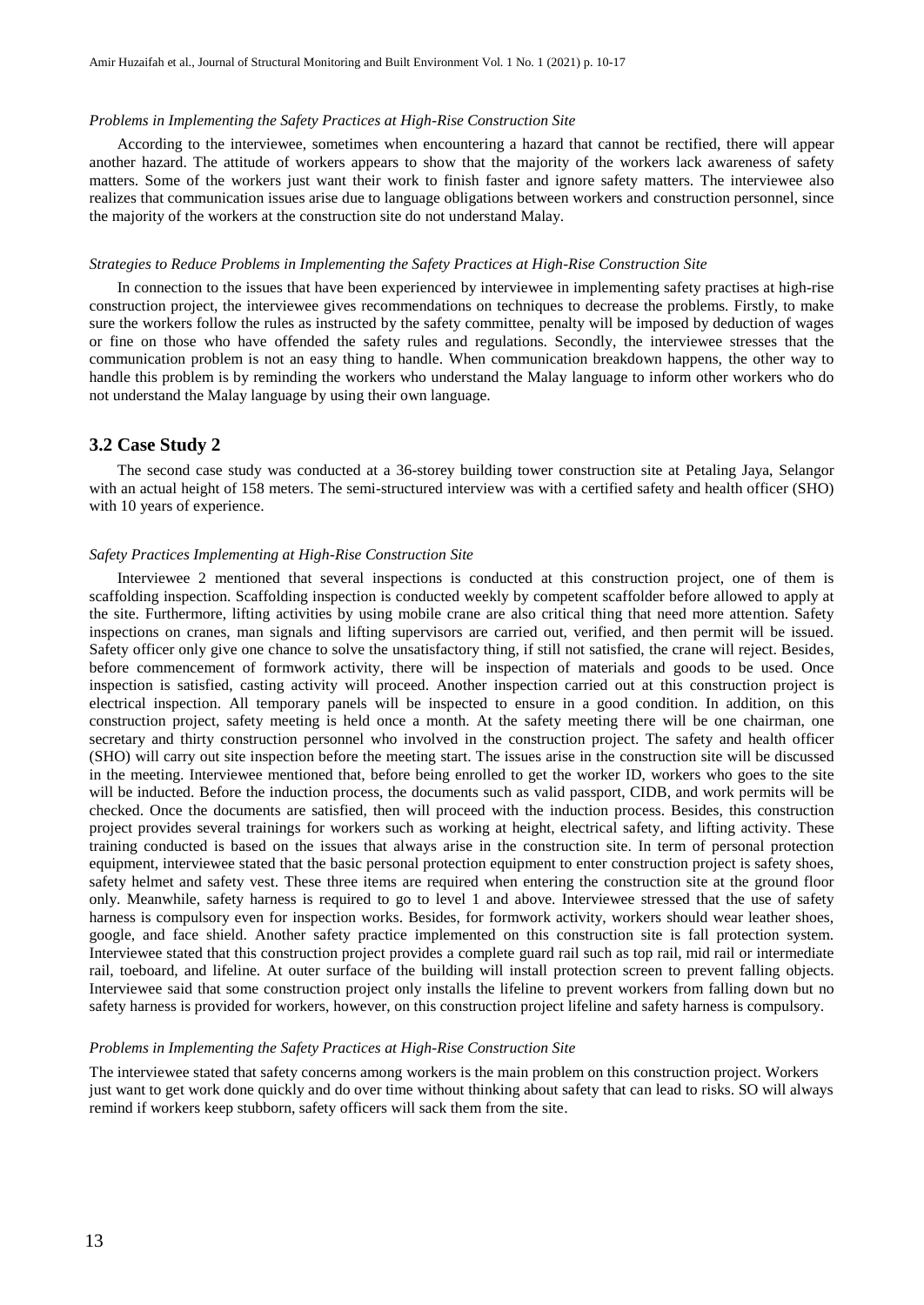#### *Strategies to Reduce Problems in Implementing the Safety Practices at High-Rise Construction Site*

There are many ways to overcome the problems in the construction site. Interviewee recommended to introduce a penalty system called site pass to construction personnel and workers who do not comply with the safety instruction at construction project. Interviewee stated that, on this construction project, penalty system is very strict. It is depending on the guilty of the offense. If a minor mistake it will give a chance, but if the offense is big, permit will issue out and will be terminated from that construction project. Usually, workers will be given three site passes. Any offense will result in a one site pass. When it up to three times the site pass is granted, workers will automatically terminate from the construction project. Instead penalties, this construction site also practicing Non-Conformity Report (NCR) to construction personnel. When NCR is issued out, RM5000 (per NCR) of claim payment will hold until the issues are rectified and the payment will return back.

## **3.3 Case Study 3**

The third case study was conducted at 27 storey office tower construction site at Petaling Jaya, Selangor with an actual height of 159 meters. The semi-structured interview was with a safety manager with 17 years of experience.

#### *Safety Practices Implementing at High-Rise Construction Site*

Interviewee stated that some inspections are conducted at this construction project, which include plant and machinery inspections (e.g., cranes and excavators), daily work inspections by safety personnel, weekly inspections by safety officers, and monthly inspections by the safety manager and project director. Monthly safety committee inspections are also practiced at this construction site. Other safety inspection conducted involved fore extinguisher inspection, first aid kit inspection, personal protection equipment inspection and many more. On this construction site, normally a safety meeting will be held once a month according to the safety plan. Issues discussed in the safety meeting is the policy and target for the safety management at site according to the Occupational Health and Safety Management Certification (OHSAS). Interviewee stated that during safety meeting Hazard Identification, Risk Assessment and Risk Control (HIRARC) is carried out. In addition, the contractor will make a presentation on safety performance in all aspects such as training and many more. In term of education and training, this construction project is conducted safety induction process towards workers. Workers needs to have a biometric and when everything is done then workers are allowed to enter the construction project. Interviewee stated that workers need to attend a specific course according to their task, for example, training for signal man, training on rigging and slinging for lifting activity, training on working at height, and many more. Safety personnel such as safety supervisor also given a training on responsibility and accountability regarding safety. Interviewee stressed that on this construction project, safety vest, safety helmet, and safety shoes is compulsory. Safety harness is required for workers working at height, meanwhile, hot work glove, face shield, and safety helmet is for workers working with hot materials. Furthermore, interviewee mentioned that this construction project provides a hard barricade, safety line and toeboard. Barricade will be installed up to the top level. Construction personnel and workers who wants to go from the ground level to the top floor must wear harness and there must be a lifeline for them to hook.

#### *Problems in Implementing the Safety Practices at High-Rise Construction Site*

Interviewee said one of the issues encountered when implementing safety practises at high-rise construction project is a lack of awareness regarding safety matters among construction personnel and workers. Sometimes, when less supervision is given, workers begin to ignore safety practices, especially when it comes to personal protection equipment. For example, workers did not wear safety helmets while performing work because they felt uncomfortable carrying out the work. Besides, Interviewee also mentioned that another problem faced is workers did not follow the working procedures and specifications correctly, such as the arrangement of the correct angle for lifting activities. But, Interviewee stressed that workers at this construction site are always reminded and given a warning to execute the safety culture on the high-rise construction site.

#### *Strategies to Reduce Problems in Implementing the Safety Practices at High-Rise Construction Site*

To address issues related to safety awareness among workers at construction sites, Interviewee suggested construction personnel (i.e., site supervisors) always monitor and supervise workers at construction sites. No activities are carried out without supervision of site supervisor. Meanwhile, safety personnel also need to always approach and engage with the workers.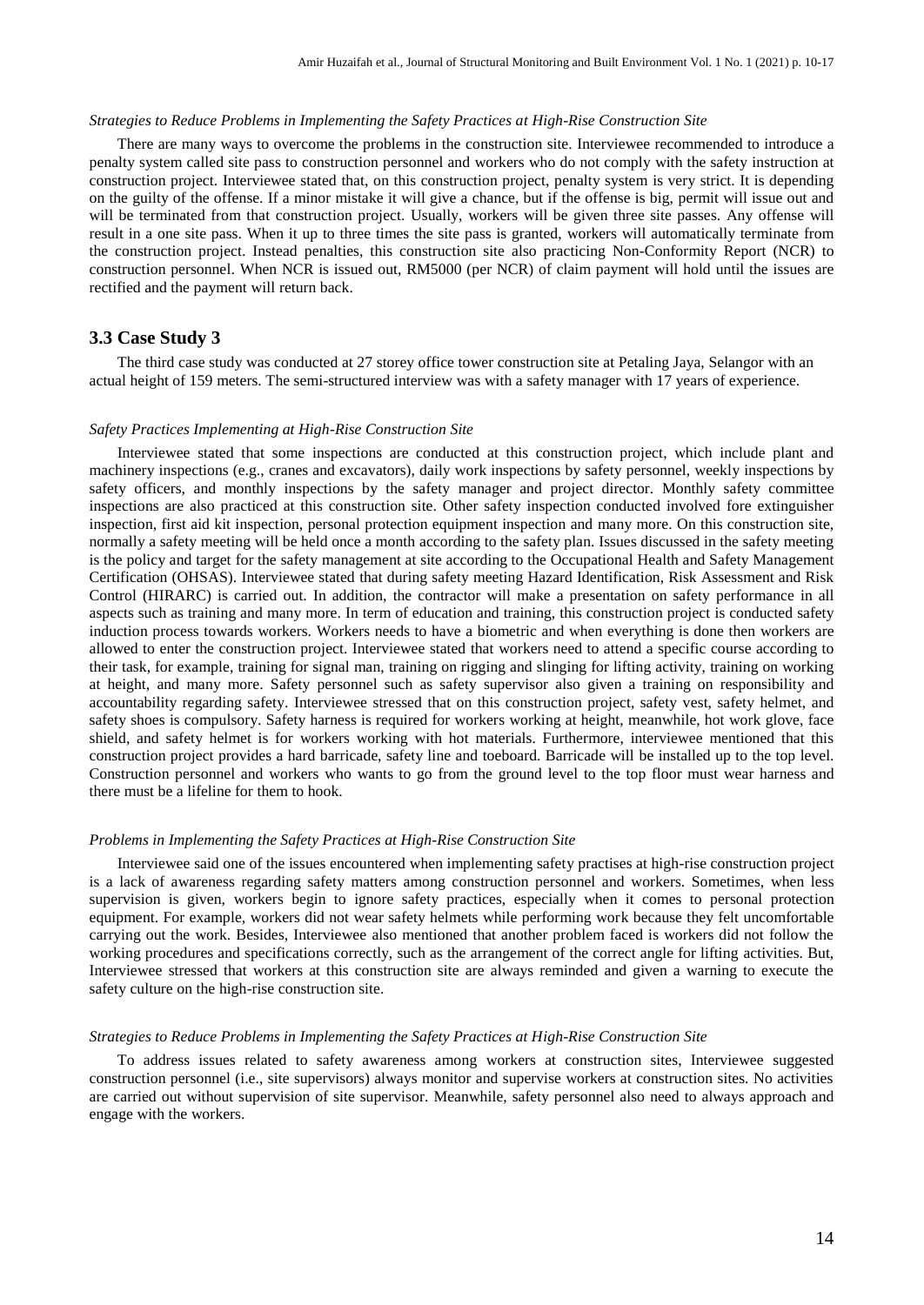# **4. Discussion**

Based on the finding of the case study carried out at three construction projects, all of the construction project has executed safety practices by conducting daily work inspection, weekly inspection on site worker box, and monthly inspection on crane and machinery, as well as monthly safety committee inspection. Besides, monthly safety meeting is also carried out to discuss the current safety issues by applying HIRARC. To educate and trained workers, induction process is conducted towards construction personnel and workers at the construction site, for example, working at height, electrical safety, and lifting activity. Toolbox talk is also conducted towards workers at the construction site. To guarantee the safety of workers, all of the construction project has provided the safety equipment such as safety boots, helmet, harness and many more. Since, these construction sites is working on height, fall protection system is provided to avoid falling objects and workers falling from height, for example, safety net, guard rail, and catch platform. Table 2 shows that safety practice at the high-rise construction project.

| <b>Safety Practices</b>          | <b>Case Study 1</b> | <b>Case Study 2</b> | <b>Case Study 3</b> |
|----------------------------------|---------------------|---------------------|---------------------|
| Site Safety Inspection           |                     |                     |                     |
| <b>Safety Meeting</b>            |                     |                     |                     |
| <b>Education and Training</b>    |                     |                     |                     |
| Working at Height (WAH) Training |                     |                     |                     |
| <b>Lifting Activity Training</b> |                     |                     |                     |
| Personal Protective Equipment    |                     |                     |                     |
| <b>Safety Harness</b>            |                     |                     |                     |
| <b>Fall Protection System</b>    |                     |                     |                     |
| <b>Catch Platform</b>            |                     |                     |                     |
| <b>Safety Net</b>                |                     |                     |                     |
| Midrail                          |                     |                     |                     |
| Intermediate Rail                |                     |                     |                     |
| <b>Protection Screen</b>         |                     |                     |                     |
| Hard Barricade                   |                     |                     |                     |
| <b>Safety Line</b>               |                     |                     |                     |
| Toeboard                         |                     |                     |                     |

|  |  | Table 2 - Safety practices at the high-rise construction sites |  |
|--|--|----------------------------------------------------------------|--|
|  |  |                                                                |  |

Regarding the issues in safety practices encountered at construction site, a few numbers of problems were identified which are ignorance of workers on work procedures, lack of awareness among workers, and language obstruction between workers and construction personnel. It shows that human factor has been identified as a major contributor to occupational and health (OSH) issues in construction industry [21].

A few techniques have been proposed to overcome the issues, the findings are shown in Table 3. Most of the case studies suggested that to provide effective safety training, full commitment from the top management, impose punishment or penalty to those employees who have irritated the safety regulation and rules and keep reminding the employees to aware about their safety as the strategies to decrease problems in safety practices. There are recommendations cover three viewpoints for the execution of safety practices such as ignorance of workers on work procedures, lack of awareness among workers, and language obstruction between workers supervisors. It relates with the literature review that already mentioned literature review which is to overcome problems in safety practices, actions against errant contractors and workers should be carried out continuously.

**Table 3 - Techniques to reduce problems in safety practices at high-rise construction project**

| N <sub>0</sub> | <b>Safety Practices</b>                                                            | Case Study 1 Case Study 2 Case Study 3 |  |
|----------------|------------------------------------------------------------------------------------|----------------------------------------|--|
|                | Provide effective safety training                                                  |                                        |  |
|                | Impose penalty to the workers who have offended the<br>safety rules and regulation |                                        |  |
|                | Give rewards to the workers who exhibit excellent safety<br>performances           |                                        |  |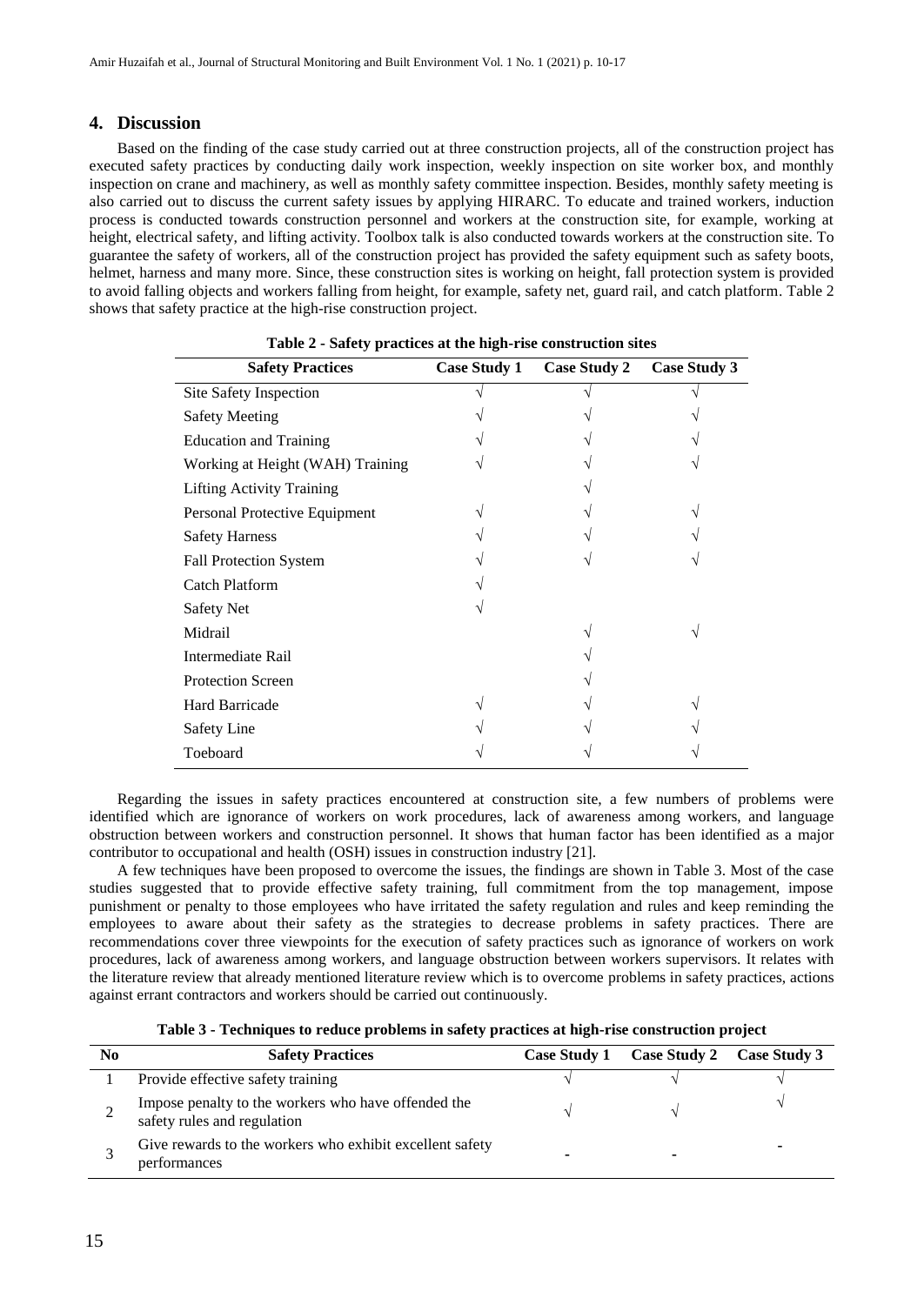| 4  | Full commitment from the top administration                                    |  |  |
|----|--------------------------------------------------------------------------------|--|--|
|    | Approach the workers and always did the engagements<br>with them               |  |  |
| 6  | Apply site pass to employees who do not comply with the<br>safety instructions |  |  |
|    | Practicing Non-Conformity Report (NCR) to the<br>employees                     |  |  |
| 8  | Provide occupational safety and health campaign                                |  |  |
| 9  | Ask for translator to translate when communication<br>breakdown happened       |  |  |
| 10 | Each activity must be supervised by the supervisor                             |  |  |
| 11 | Keep reminding the workers to aware about their safety                         |  |  |

The result of these distribution factors explained that construction organization in selected construction project agreed that for safety and health to perform positively improvement strong emphasis and effort should be placed by employer or top management level to take part factor of human behavior into safety management. This will be as one of the main considerations in developing organization planning towards organizational safety goal through good safety behavior by all employer and employee towards occupational safety and health improvement in the construction industry. The huge challenges faced by employer is majority of the construction workers in Malaysia is foreigner where some of them brought the behavior of their home culture, for example do not wear personal protective equipment. In facing this challenge for shaping their behavior towards behavioral safety compliance, employers need to adapt holistic tactics to overcome the problems as recommended. It relates with the literature review that already mentioned in literature review which is human behavior such as level of awareness and attitude of workers are a factor contributing to accidents in construction industry.

# **5. Conclusion**

This study is about the investigation of safety practices implementation at high-rise construction project, the problems associated in implementing the safety practices, and the solution to reduce the problems. This study provides an overview on the current safety practices of occupational safety and health management in construction industry for high rise construction projects. Generally, all the construction project is good and structured as far as safety practices are concerned. Among the safety practices implemented at the construction projects are safety inspection, safety meeting, education and training, personal protective equipment and fall protective systems. Nevertheless, several major problems are encountered while implementing the safety practices such as lack of awareness among workers, language or communication barriers between construction personnel and workers, and workers do not follow the working procedure and specifications. Several strategies have been suggested to reduce the problems, such as to provide effective safety training, to impose warnings to workers who do not comply with safety instructions, to impose Non-Conformity Report (NCR) to the construction personnel and workers, to improve communication barriers when dealing with foreign workers due to language barrier, as well as to introduce a penalty system to employees who break the law on the construction site. Further research is suggested to extend the number of case studies to other states.

#### **References**

- [1] Hall, J. Jr. (2013). *High Rise Building Fires.* Quincy, MA: National Fire Protection Association
- [2] Adhikary, P., Sheppard, Z. A., Keen, S. & Teijlingen, E. V. (2017). Risky Work: Accidents Among Nepalese Migrant Workers in Malaysia, Qatar and Saudi Arabia. *Heal. Prospect J. Public Heal.*, *16(2)*, pp. 3-10
- [3] DOSH. (2021). Occupational Accidents Statistics by Sector Until August 2021. Retrieved January 5, 2021 from https://www.dosh.gov.my/index.php/statistic-v/occupational-accident-statistics/occupational-accident-statistic-2021/4032-occupational-accidents-statistics-by-state-january-to-august-2021-investigated/file
- [4] Goh, K. C., Goh, H. H., Omar, M. F., Toh, T. C. & Mohd Zin, A. A. (2016). Accidents Preventive Practice for High-Rise Construction. *MATEC Web of Conf.*, *47,* pp. 1-6
- [5] Abas, N. H. Yap, W. H., Mohammad, H. & Yaman, S. K. (2020). The Analysis of Struck-By Accidents at construction Sites in Johor. *The International Journal of Integrated Engineering, 12(4),* pp. 266-275
- [6] Zhou, D. & Pang, Q. (2012). Study on Prevention Measures of Falling Accidents during Construction. *Int. Conf. Pipelines Trenchless Technol.* Wuhan, China. October 19-22, 2012. pp. 1494-1501
- [7] Hinze, J., Huang, X. & Terry, L. (2005). The Nature of Struck-by Accidents. *J. Constr. Eng. Manag.*, *131(2)*, pp. 262-268